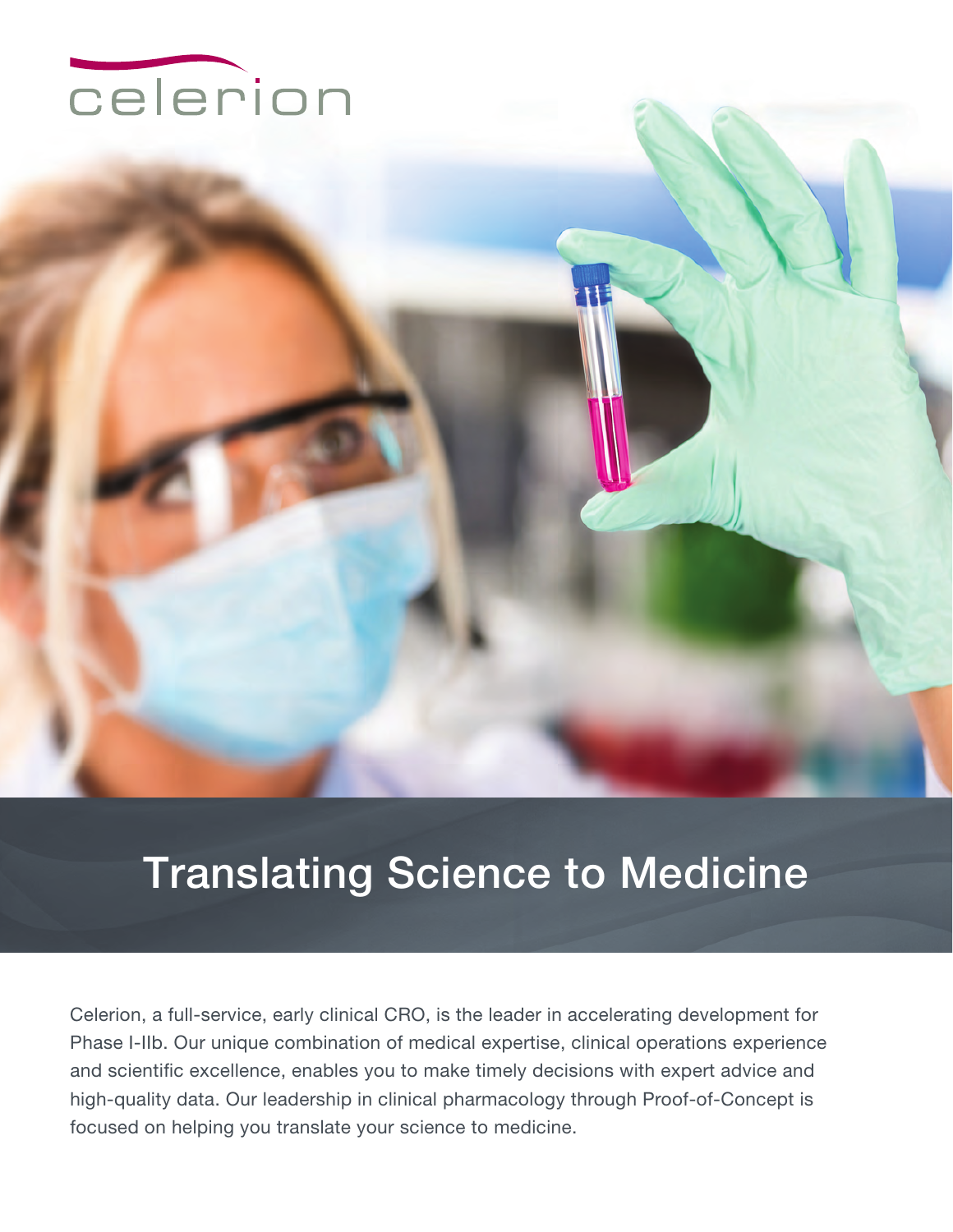## Celerion Has the Experience and Agility to

#### Why Celerion?

- Your study on time and on budget with high-quality data
- **n** Industry leaders in early drug development
- **Full-service global CRO**
- Personalized service model
- **Agility and flexibility to** accommodate changes
- $\blacksquare$  Efficiencies gained with technology and automation
- **Unique rapid recruitment** processes and technology



### Full ServiCe GlObal CliniCal DevelOpmenT

Speed, Flexibility, Agility, Quality; all are required in today's rapidly changing clinical and regulatory environments. Whether it is difficult to recruit trials in rare or orphan indications, multi-arm trials with sophisticated investigational products, complex logistics, or trials with heavy recruitment competition, Celerion will deliver robust and reliable results. We have helped hundreds of sponsors transition through Proof-of-Concept and beyond. We offer valuable insights from protocol development through study conduct and analysis by applying Celerion's experience of nearly 1000 studies in over 30 countries. Our integrated full service offering provides immediate access to data for faster go/no-go decisions.

#### CliniCal pharmaCOlOGY

With over 40 years of experience and more than 600 beds in the USA and the UK, Celerion is the industry leader in clinical pharmacology studies. With purpose-built clinic and laboratory facilities and highly automated technology, Celerion conducts and analyzes First-in-Human through clinical Proof-of-Concept. We provide full study services designed to optimize outcomes, reduce risk and shorten development timelines.

Specialized services include:

- Cardiovascular Safety
- **Patient Dose-Response Studies**
- **Example 1** Support for Product Labeling and Regulatory Submissions
- **Respiratory Center of Excellence**
- Fast to Patient Strategies
- **Adaptive/Fusion Study Design**
- ADME/Mass Balance
- <sup>n</sup> USP <797> Compliant Clean Room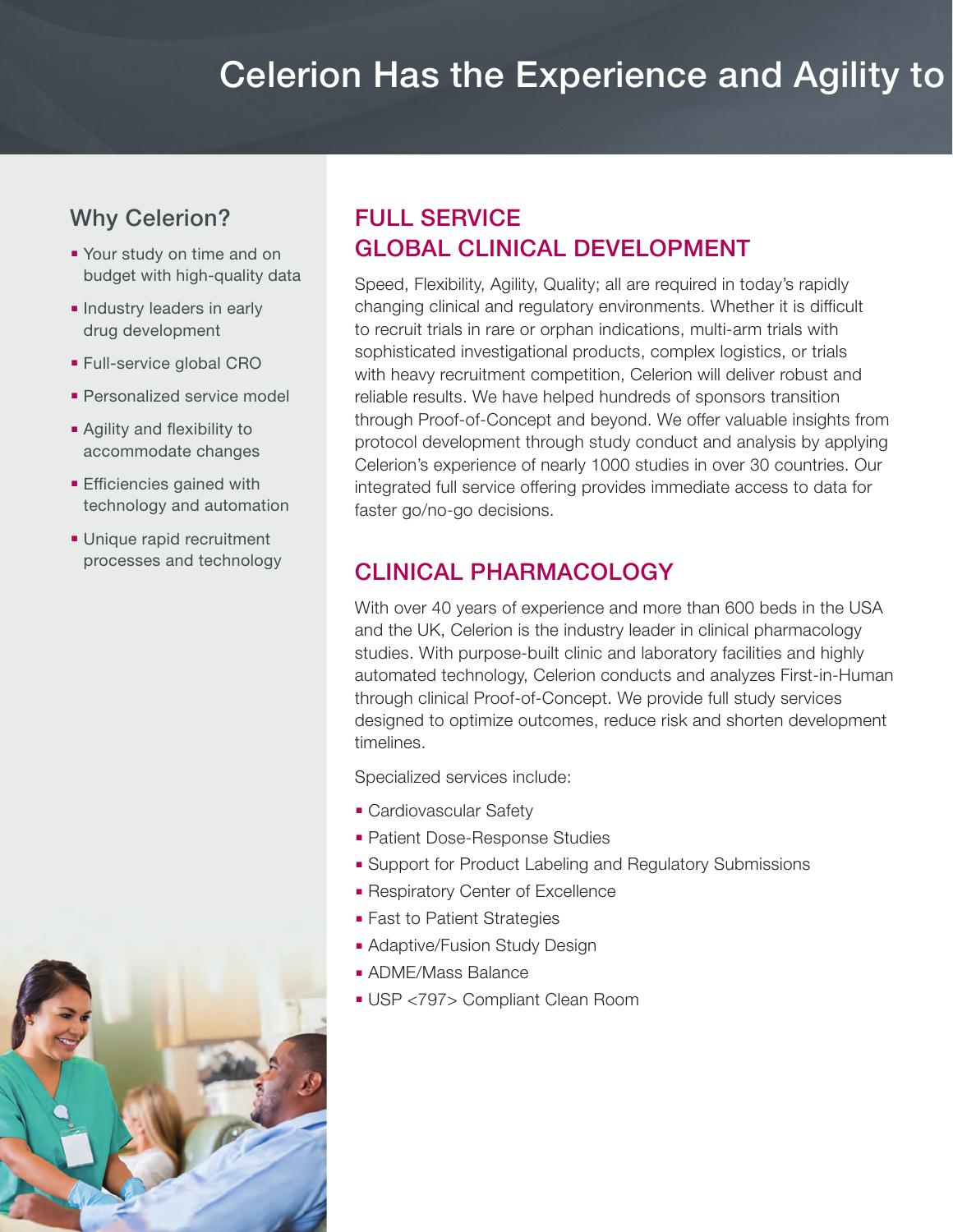# Meet All of Your Drug Development Needs

#### GlObal biOanalYTiCal ServiCeS

Celerion laboratories focus on science, compliance and speed to provide you with fast access to high-quality data. Our state-of-the-art automated facilities in Zürich, Switzerland and Lincoln, Nebraska USA, are among the most recognized laboratories in the industry. They boast over 40 years of experience working with large and small molecules, from discovery through late stage drug development. Through consistent enhancements of the facilities, Celerion provides rapid turnaround through completely automated sample analysis processes.

#### DaTa manaGemenT anD biOmeTriCS

Celerion bridges the gap between medical practice and laboratory science by assessing the safety of drug products to maximize drug effects and minimize side effects. Celerion has one of the most experienced Data Management and Biometrics teams in the industry, with over 120 staff operating across five global locations. Our services include:

- Modeling and Simulation
- **Study Design and Protocol Development**
- Clinical Data Sciences
- $\blacksquare$  Biostatistics
- Pharmacokinetics/Pharmacodynamics (PK/PD)
- Medical Writing and Reporting

#### innOvaTive TeChnOlOGieS SpeeD reSulTS WiTh real-Time aCTiOnable inSiGhTS

Celerion's ClinQuick® proprietary early phase clinical study management system is used in all Celerion clinics for electronic data acquisition. It assures consistency of clinical operations and data collection, enabling faster go/no-go decisions.

Celexus® secure client portal, directly populated with data from ClinQuick, gives you visibility and transparency to your early clinical research data in real time, as it is collected in the clinics and laboratories. Celexus' Key Performance Indicator Dashboard provides visual displays of study progression for faster assessment of trends and identification of potential safety signals.



#### Celerion's **Therapeutic Expertise**

- **E** Cardiovascular Disease
- **Dermatology**
- **E** Hepatic Insufficiency
- Immunotherapy
- **n** Infectious Disease
- **Netabolic Disease**
- Oncology
- **Personalized Medicine**
- **Renal Insufficiency**
- **Respiratory Disease**
- **Vaccines and others**